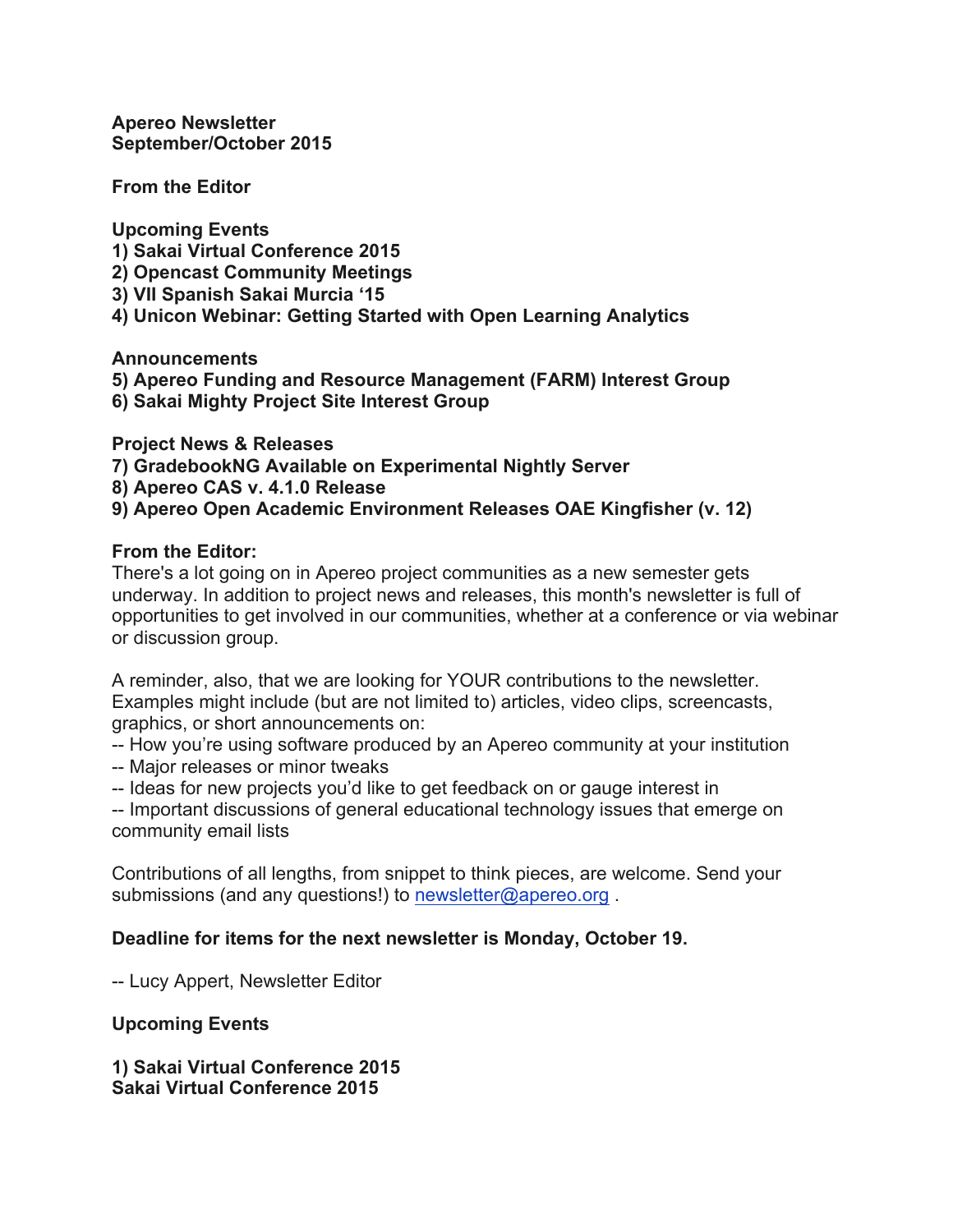### **The Future of the Learning Management System is Open November 4, 2015 - Online http://virtconf.apereo.org/ #SakaiVC15**

Register today for the Sakai Virtual Conference. Registration is \$50 per person (or \$500 for group registration), with all proceeds going toward Sakai feature development. The first 200 registrants will receive promo items courtesy of our sponsors.

The Sakai Virtual Conference will take place entirely online on Wednesday, November 4, 2015. You'll attend presentations in concurrent session webinar rooms, ask the presenters live questions, and get the conference experience without the expense of travel. There will be opportunities for networking and informal discussions, as well as a chance to win prizes donated by our sponsors. The "conference location" will be in Sakai, and we will be using Sakai tools such as Lessons, Forums, etc. to facilitate interaction among attendees. If you are comfortable in Sakai, you will easily engage in this virtual experience.

Our keynote speakers for the event are: Dr. Malcolm Brown, EDUCAUSE Learning Initiative Dr. Charles Severance, University of Michigan

The program is still being finalized. However, there will be information sessions, interactive and small-group/unconference discussions, a UX testing track, and a twohour Spanish language track prior to the main conference. Find out how your peers are using Sakai at their institutions! Presentations will focus on effective teaching and learning practices, online pedagogy, and engaging students using technology.

The Sakai Virtual Conference is a unique opportunity to network with your peers and share stories and best practices in an online venue. Register today and stay tuned for publication of the full program!

### **2) Opencast Community Meetings**

- The Opencast Adopters Meeting takes place every last Wednesday of a month. The meeting is held at 3pm UTC in the Adobe Connect at http://emeeting.campusdomar.es/room/opencast
- The Opencast Technical Meeting is held every Tuesday at 15:00 UTC at http://matterhorn.bigbluebutton.org/matterhorn (password=welcome).

## **3) VII Spanish Sakai Murcia '15**

El grupo de usuarios de Sakai en español (S2U - Spanish Sakai Users), formado por Universidades Españolas y Afiliados comerciales, está organizando su VII Encuentro Spanish Sakai '15 los días 2 y 3 de noviembre de 2015. Dicho encuentro está previsto que tenga lugar en la Universidad de Murcia.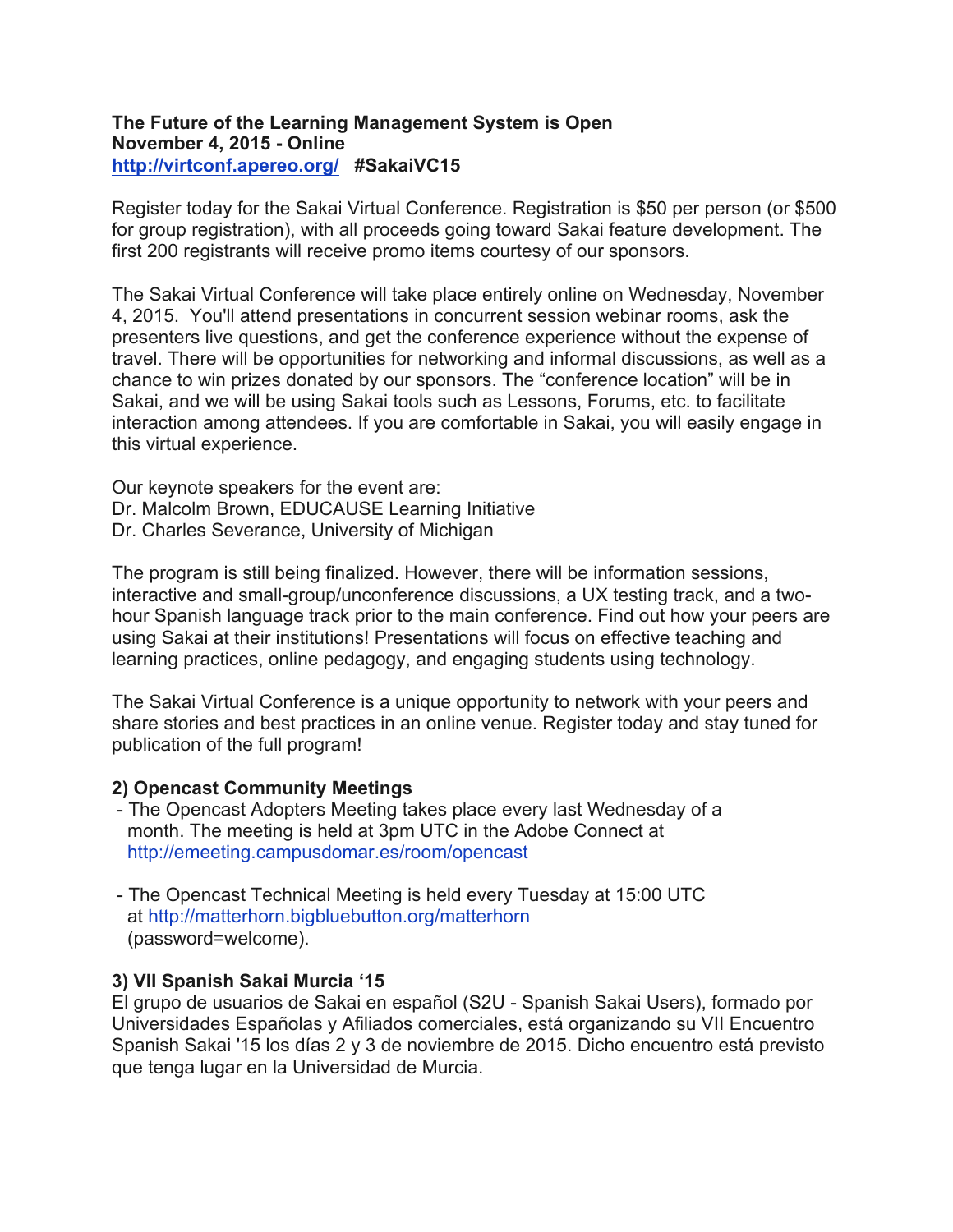Entre los participantes se encuentran expertos e instituciones nacionales de contrastada experiencia y prestigio a nivel nacional e internacional que nos harán partícipes de las últimas novedades de Sakai y de las posibilidades de esta plataforma. Está confirmada la asistencia de D. Ian Dolphin (Executive Director Apereo Foundation) y de D. Charles Severance (PMC Chair -Sakai Project Management Committee- y Profesor de la Universidad de Michigan).

El primer día, lunes 2 de noviembre, será una jornada abierta (es necesario registrarse) donde se presenten los últimos avances de Sakai, se compartan experiencias, se informe sobre otras herramientas de software libre relacionadas con la Educación Superior y se debata sobre otros temas novedosos impulsados por la Fundación Apereo (a la cual pertenece el proyecto Sakai). El segundo día, martes 3 de noviembre, está reservado para sesiones de trabajo entre los miembros del grupo S2U.

Si estás interesado en participar presentando tu experiencia con Sakai o cualquier otro tema que pueda resultar de interés para el grupo, ponte en contacto con nosotros a través de spanishsakai@gmail.com para que un equipo de expertos revise tu propuesta.

El registro para las sesiones abiertas estará disponible en web del evento.

Más información en: http://eventos.um.es/go/spanish-sakai-murcia

#### **- English summary**

VII Spanish Sakai Murcia '15

The S2U Team (Spanish Sakai Users) is organizing their VII Spanish Sakai '15 event for the 2nd and the 3rd of November 2015. The event will take place at the University of Murcia (Spain) and it will be primarily in Spanish, including a brief presentation from each institution in English. Spanish presentations will include slides in English so that non Spanish speakers can better understand. Thanks to the collaboration of the Apereo Foundation, Ian Dolphin and Charles Severance will also join the meeting. Presentations will be on Monday the 2nd, the 3rd is reserved for group work between S2U members and anyone interested in joining.

More information: http://eventos.um.es/go/spanish-sakai-murcia

José Mariano Luján S2U Representative jmariano@um.es

**4) Unicon Webinar: Getting Started with Open Learning Analytics Getting Started with Open Learning Analytics – Learn from a Unicon IT Expert - Webinar**

*Thursday, October 15, 2015, 2:00 p.m. EST/ 11:00 a.m. PST* Details to come. Register at: http://www.unicon.net/about/events/open-LA-webinar.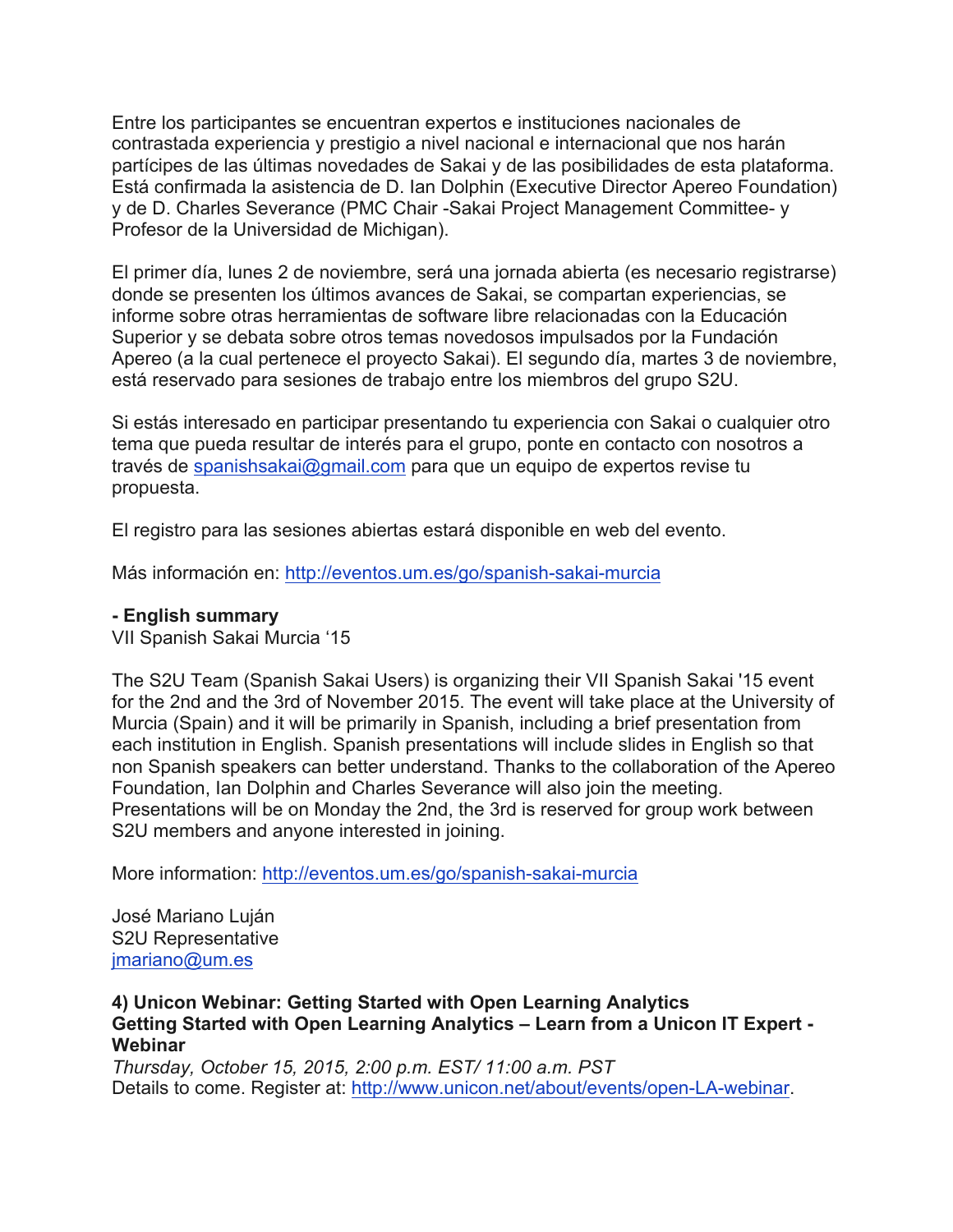### **Announcements**

### **5) Apereo FARM**

The idea behind FARM (Funding and Resource Management) is to help community members "self-start" improvements and enhancements to Apereo projects by collaborating, resource sharing, and best practices. A group of eleven of us have been working on this idea for several months. We are in the process of getting input from the Sakai PMC and other Apereo projects. There will be a presentation at the Sakai Virtual Conference and we will keep the community informed. If you have questions or input for the group, please email neal.caidin@apereo.org .

## **6) Sakai Mighty Project Site Group**

Ever wish you could see and explore what other institutions are doing with Sakai? Do you feel you may be using project sites in a unique way and wondering who else out there may be doing the same? Then consider joining the Mighty Project Site group!

This group originated as a result of a session at 2014's Sakai Virtual Conference, and has been meeting monthly ever since. This collaborative and supportive group includes teaching faculty, educational technologists, and IT personnel, which spans backend/administrator, front-end/trainer, and teacher expertise with Sakai. This range of perspectives allows us to probe a wide variety of questions regarding Sakai.

The mission of the Mighty Project Site group is to work towards benchmarking standards of use of project sites in Sakai through collaboration and showcasing of our institutions' instances of Sakai.

Our meeting topics have included: comparing tools used in project sites, custom roles created for use within project sites, different integrations used, and a more general exploration of the Apereo 2015 conference materials available online. Though our primary focus is project sites, we regularly discuss topics relevant to teaching with Sakai, be it via course or project sites.

We typically meet once a month on a Monday at 12 PM Eastern Time. Our most recent meeting was Monday, October 5th, at 12PM EDT. With new members, we would be happy to adjust this plan as needed to suit all attendees!

Please email Rebecca Taylor atrtaylor@cmcc.ca if you are interested in joining this group!

### **Project News & Releases**

### **7) GradebookNG Available on Experimental Nightly Server**

Since early 2015, the GradebookNG team has been working hard on a new interface for the Sakai Gradebook tool. We are pleased to announce that the this is now available in the experimental nightly server: https://experimental.nightly.sakaiproject.org/portal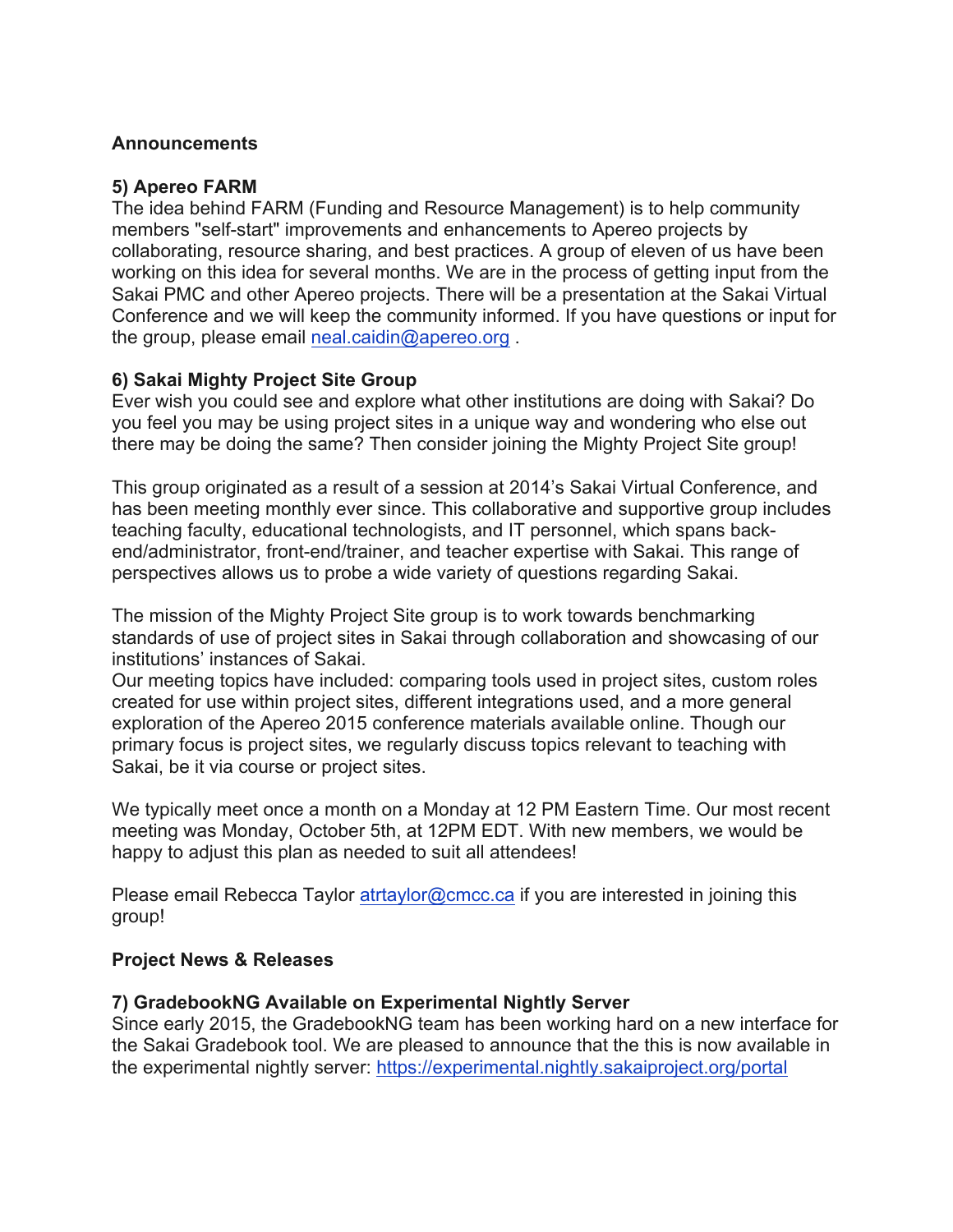The GradebookNG Project represents a joint effort between NYU, Notre Dame, Longsight, and SCRIBA. We would like to acknowledge our partners in helping to make this project a reality.

GradebookNG provides a number of enhancements, centered around a new spreadsheet-style interface. Features include:

- Faster Grade Entry Grades can be entered directly into the spreadsheet interface, allowing instructors to quickly enter scores as they would in a traditional spreadsheet application. Scores are automatically validated and saved.
- Simplified Layout Menus and screens within the Gradebook have been simplified and consolidated, with many existing functions now available within the spreadsheet interface.
- Improved Import/Export Process A simplified and consolidated import/export process provides the ability to import scores and comments for existing items, as well as to create new Gradebook items via an improved workflow.

The team will be finishing up some remaining features and resolving bugs over the coming weeks and months. For more information on GradebookNG, including functional/technical overviews and a video walkthrough of the tool, visit the Gradebook Enhancements Project wiki page. Also note that the team will be presenting on the new Gradebook at the upcoming Sakai Virtual Conference.

- The GradebookNG Team

## **8) Apereo CAS v. 4.1.0 Release**

The Apereo CAS server version 4.1.0 is released. This version presents a large number of features and is the culmination of a year-long effort to bring together many improvements and extensions that previously existed in the community and in parallel to the platform itself. The project has made extensive efforts to ensure that emerging and common use cases in the CAS community are met and that deployment and build practices of the software are done easier than ever. A few notable features of this latest release are:

- A brand new services management web application that allows CAS adopters to register applications with CAS in an easy mobile-friendly way.

CAS applications can now be modeled using a JSON syntax, which allows immediate changes to configuration to be auto-reloaded and configured.

A new ticket storage backend is now provided by CAS directly that is based on the Hazelcast technology. This is expected to ultimately supplant the Ehcache storage service and the like.

- Session affinity requirements are removed via updates to Spring Webflow, such as idle timeouts on the CAS login no longer expire the user session.

Additionally, many other improvements exist that affect logging, monitoring, attribute filtering and release while integrations with CAS Clearpass and the Shibboleth Identity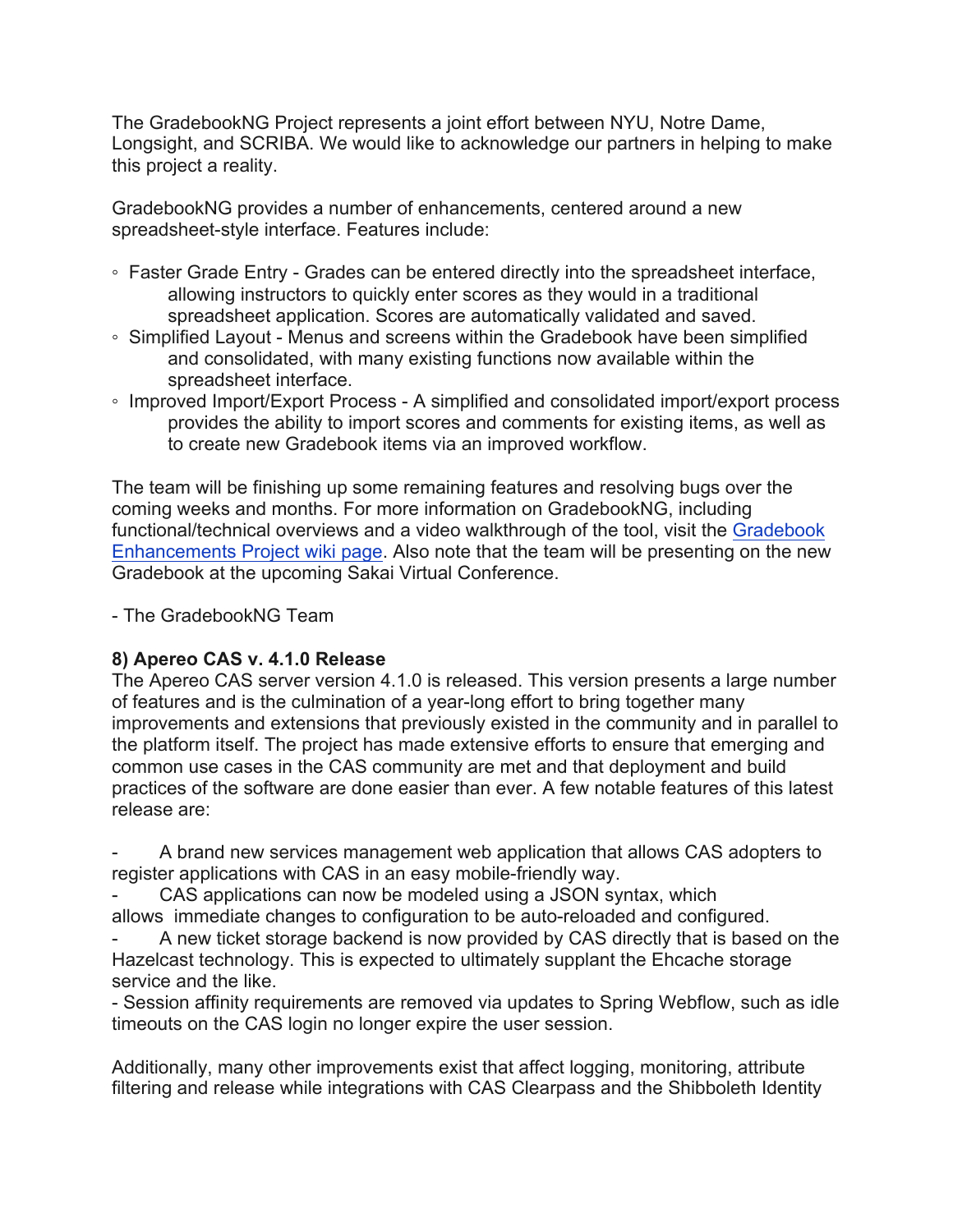Provider are improved substantially.

The CAS project continues its development towards version 4.2.0 with myriad of new enhancements, particularly around automatic module configuration and integration with 3rd party solutions such as SAML SPs, ADFS, and more. We hope to have this release available by the Open Apereo conference of 2016, if not earlier.

We welcome all CAS adopters to upgrade to this brand new release. As always, feedback and comments are especially welcome, via the CAS mailing lists [1]

[1] http://jasig.github.io/cas/Mailing-Lists.html

# **9) Apereo Open Academic Environment Releases OAE Kingfisher (v. 12)**

The Apereo Open Academic Environment (OAE) project is proud to announce a milestone release of the Apereo Open Academic Environment; OAE Kingfisher or OAE 12.

OAE Kingfisher is one of the most significant releases of the Open Academic Environment software and includes many new features geared towards making OAE a truly global system that is capable of connecting the whole of academia. Next to these features, OAE Kingfisher also includes significant improvements to the search experience, the ability to delete and archive users and many usability improvements and bug fixes.

# **Changelog**

## **Invitations**

The most important new feature in the Kingfisher release is the ability for users to invite anyone in the world to a group, content item or discussion using an email address. While it used to be a requirement for a person to have an account before they could be invited into collaborations, the invitation feature now opens the door to including anyone you want to work with and truly pushed towards the OAE vision of creating a connected and global network for academic collaboration.

When invited users can be matched to an existing tenancy and institution, they will be invited into that tenancy and will be able to collaborate from their institutional account. When invited users can't be matched to an existing tenancy, they will be invited into a "Guest" tenancy.

## **Multi-tenancy improvements**

Apereo OAE now offers support for 1,000s of tenancies and institutions on a single installation, allowing for collaboration between people at a large number of institutions all around the world. In order to support this, OAE Kingfisher includes a wide range of general performance improvements as well as various improvements to the administration interface.

## **Email verification**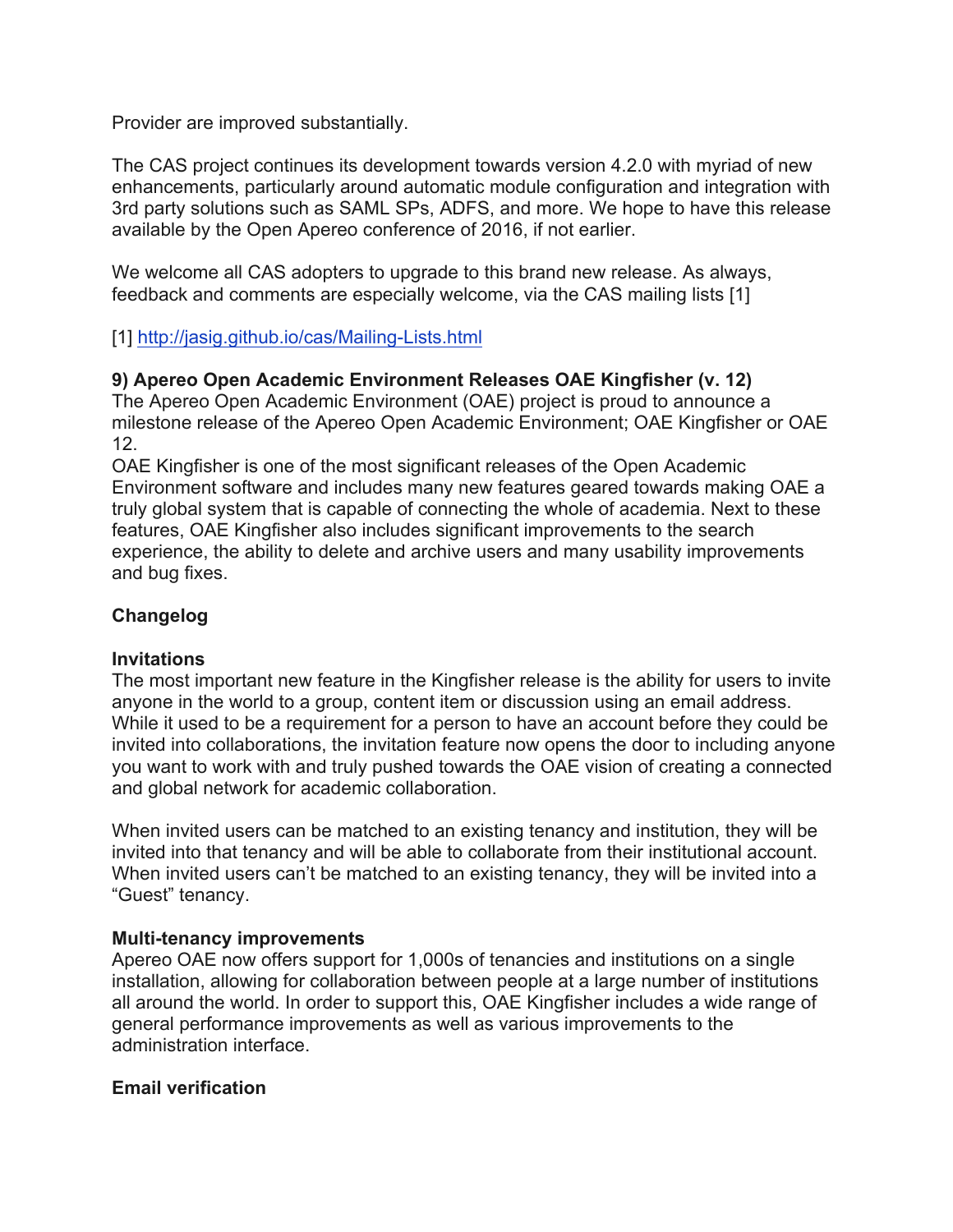Users signing up for a new account or users coming in through an authentication source that does not provide a verified email address are now required to verify their email address before they are able to use the system. This will ensure a much higher level of trust in OAE accounts and the people you collaborate with and reduces potential abuse. Similarly, existing users changing their email address will also need to go through the email verification workflow before their changes take effect.

### **Search**

Up until OAE version 11, searching through the OAE would return results that encompass everything you're allowed to see, including results from the institution you're a member of and public results. While being able to search and discover across the entire network is one of the unique features of the OAE software, it sometimes caused results from the collaborations you're directly involved in to be buried.

Therefore, OAE Kingfisher offers a significantly enhanced search experience in which it is possible to toggle between results from only the groups, content items and discussions you're involved in, results from your institution or results from the entire network. This should make it much easier to find the specific items you're looking for, while still making it possible to cast a wider net and discover interesting groups, people, content items and discussions throughout the network.

### **Navigation improvements**

OAE Kingfisher introduces a number of navigation improvements, which should significantly enhance the overall experience. For example, a better top navigation has been put in place for mobile devices and users now automatically land on their personal activity feed when going to the system, resulting in less clicks overall and more direct access to the information they're looking for.

#### **Delete users**

OAE Kingfisher makes it possible for tenant administrators to delete users, allowing for inactive or unused user accounts to be removed from the system. Deleted users are not removed from the system entirely though, but are archived instead and all of their groups, content items and discussions are retained. Therefore, deleted user accounts can be re-activated by an administrator at any point in time.

### **Try it out**

OAE Kingfisher can be experienced on the project's QA server at http://oae.oaeqa0.oaeproject.org. It is worth noting that this server is actively used for testing and will be wiped and redeployed every night.

The source code has been tagged with version number 12.0.0 and can be downloaded from the following repositories:

Back-end: https://github.com/oaeproject/Hilary/tree/12.0.0 Front-end: https://github.com/oaeproject/3akai-ux/tree/12.0.0

Documentation on how to install the system can be found at